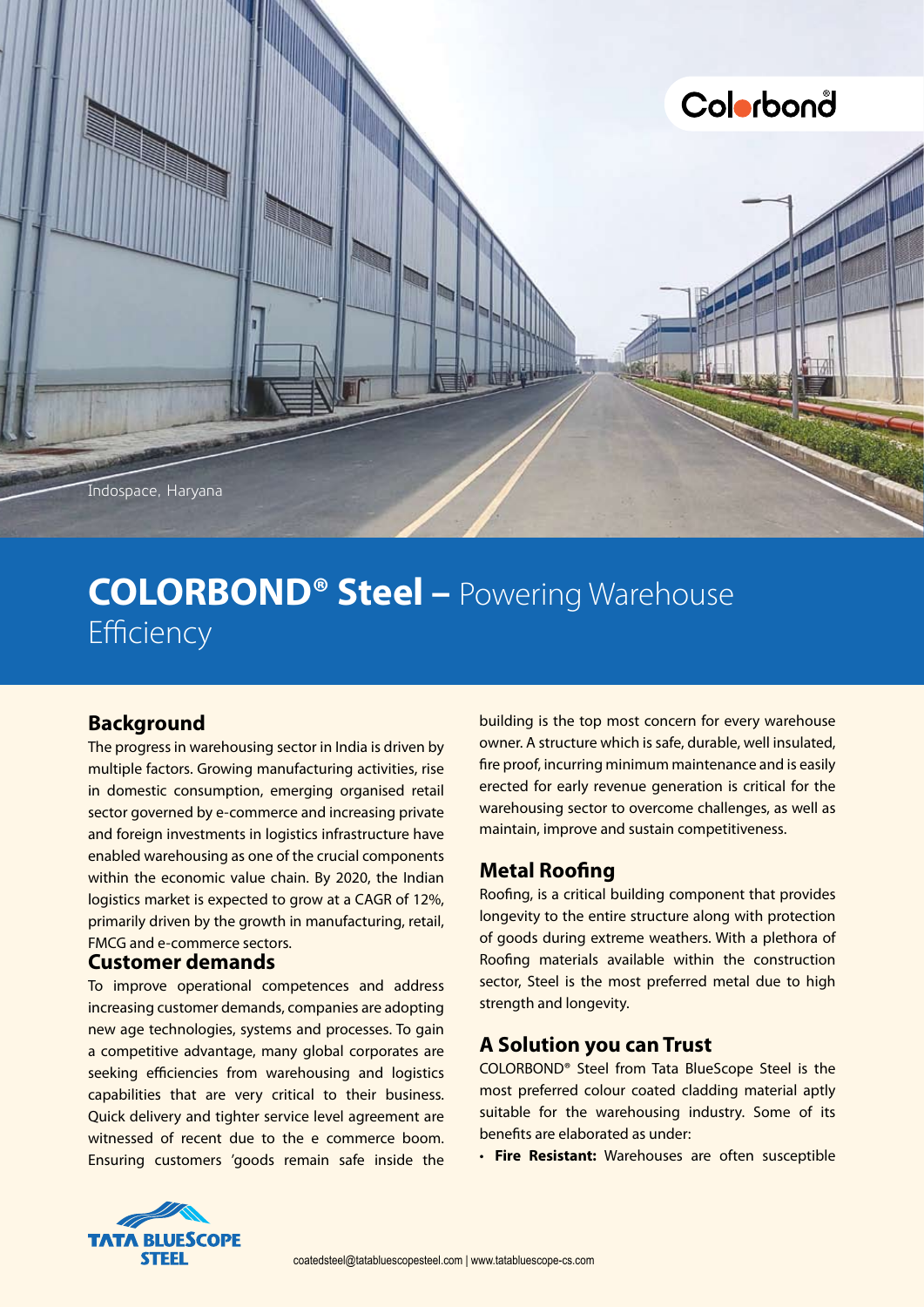

to fire hazards as they are exposed to materials and goods that could be highly combustible. In industries particularly sensitive to smoke and contamination, such as food, even a small fire can cause a large monetary loss, due to smoke contamination. Prepainted and metallic coated COLORBOND® Steel sheets perform extremely well when exposed to fire, as they are non-combustible as compared to other non-conventional roofing materials.

- **Corrosion Resistant:** One of the primary concerns of a warehousing is heavy exposure to toxic emissions as most of them are situated in Industrial zones, terse environmental conditions or close proximity to marine environments; where rusting, fading and chalking of a regular metal roof is possible. COLORBOND® Steel comes with high quality paint system that are resistant to the above conditions and outlasts other roofing materials.
- • **Long Lasting Aesthetics and design flexibility:** Durable, with long lasting paint technology, light weight and available in aesthetically appealing colors and its viability in a number of profiles, COLORBOND® steel offer extensive design flexibility to architects.
- • **High strength light weight:** The strength of metal roof is high with lower weight - a benefit more often realised in seismic belts and also in retrofitting projects. This further reduces the load on the overall structure making it lean.
- **Thermally Efficient:** Goods stored in warehouses though under conducive temperature control, may consume higher energy if the roof is not thermally efficient. COLORBOND® steel backed by THERMATECH™ Technology with high solar reflectivity, reduces the inside temperature by upto 5° Celsius; thus ensuring thermal comfort. Being an energy efficient roof, it also reduces the overall energy cost.
- • **Quick Installation & Faster Delivery:** The roof installation is easy and quick and in many cases COLORBOND® Steel roof can be installed over existing roofs also, saving costly tear off.
- • **Environment Friendly:** COLORBOND® steel is 100% recyclable and is environment friendly, with a lead free paint system, suitable for rain water harvesting. Ideal for corporates looking for sustainable building materials.